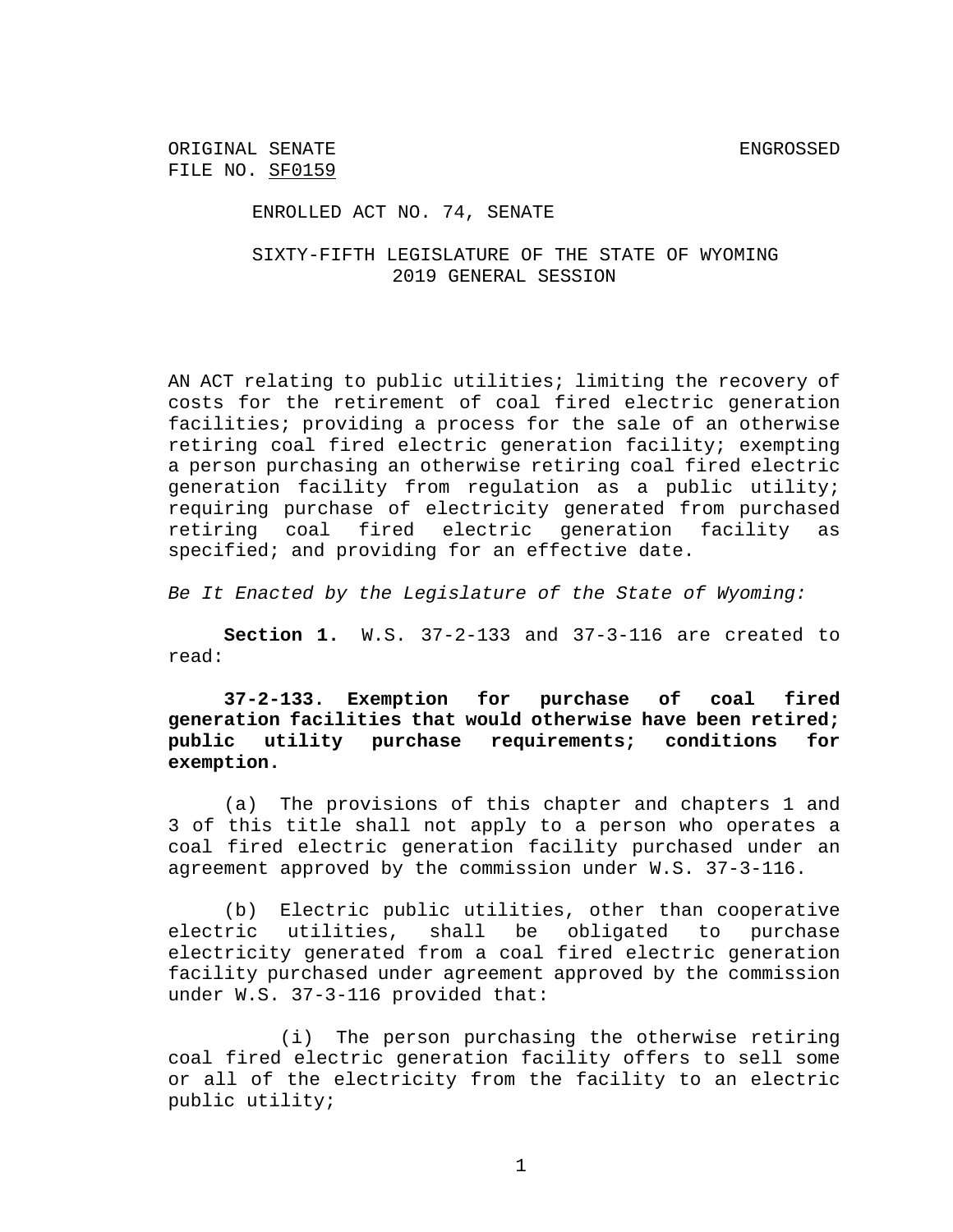### ENROLLED ACT NO. 74, SENATE

## SIXTY-FIFTH LEGISLATURE OF THE STATE OF WYOMING 2019 GENERAL SESSION

(ii) The electricity is sold at a price that is no greater than the purchasing electric utility's avoided cost as may be determined by the commission;

(iii) The electricity is sold under a power purchase agreement with a specified term length and such other terms and conditions as may be approved by the commission; and

(iv) The commission approves a one hundred percent (100%) cost recovery in rates for the cost of the power purchase agreement and the agreement is one hundred percent (100%) allocated to the public utility's Wyoming customers unless otherwise agreed to by the public utility.

(c) In determining an electric public utility's avoided costs under this section, the commission may consider:

(i) The value of the electric energy and capacity generated from the facility;

(ii) The value of any reliability benefits associated with the operation of the facility; and

(iii) Any other factor deemed appropriate by the commission.

(d) The commission may elect to set the avoided cost price and other terms and conditions for the purchase of electricity from an otherwise retiring coal fired electric generation facility in advance of the facility's proposed retirement date to permit potential purchasers to know the avoided cost price and other terms and conditions for sales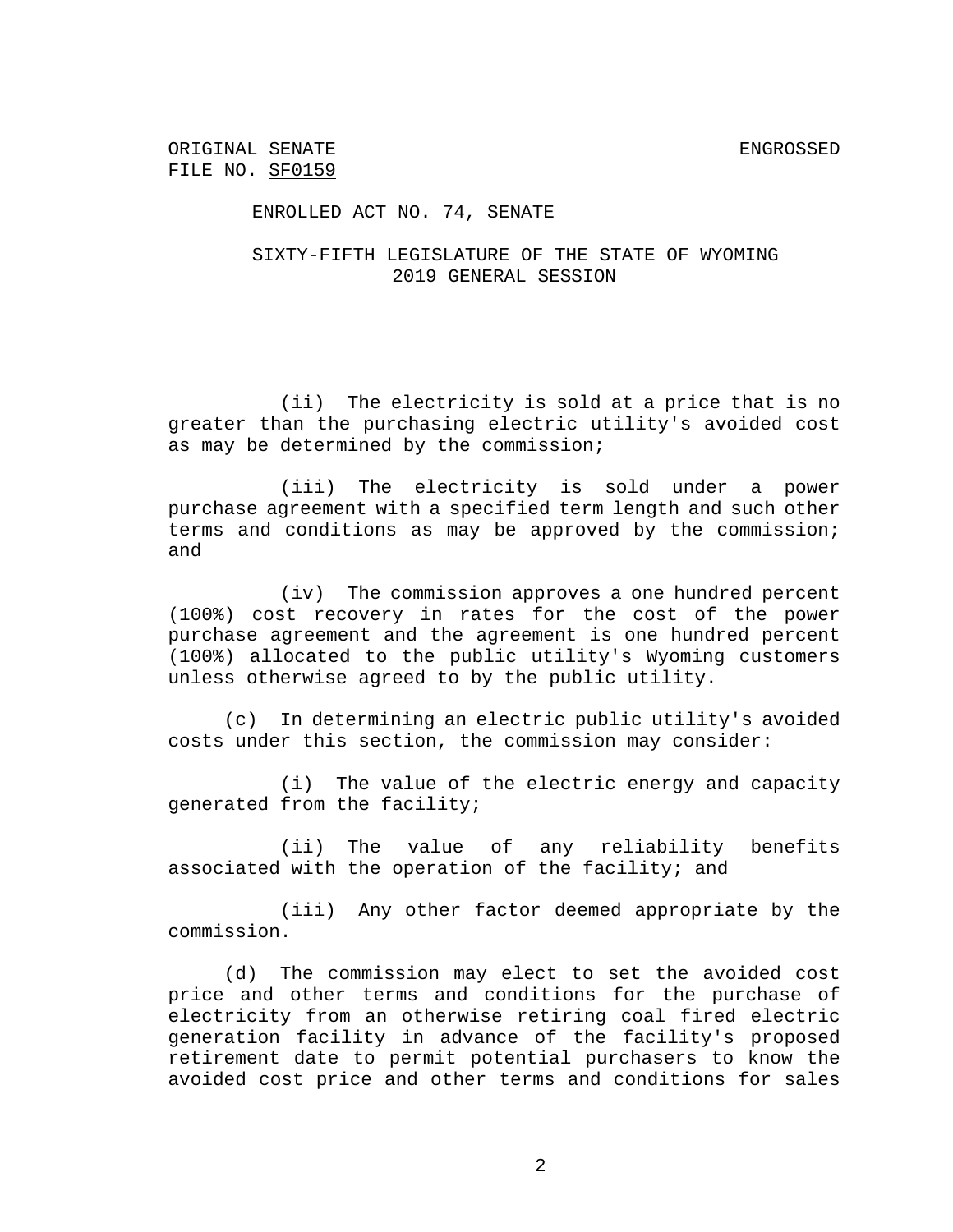### ENROLLED ACT NO. 74, SENATE

## SIXTY-FIFTH LEGISLATURE OF THE STATE OF WYOMING 2019 GENERAL SESSION

from that facility prior to entering into an agreement to purchase the facility.

(e) As used in this section, "avoided cost" means the incremental costs to an electric utility of electric energy or capacity or both which, but for the purchase from the otherwise retiring coal fired electric generation facility, the utility would generate itself or incur in a purchase from another source. As may be determined by the commission, avoided costs may change over the course of an approved power purchase agreement at specified intervals set forth in the power purchase agreement.

# **37-3-116. Limitation for recovery of costs associated with electric generation built to replace retiring coal fired generation facility.**

(a) Notwithstanding any other provision of this chapter, the rates charged by an electric public utility, other than a cooperative electric utility, shall not include any recovery of or earnings on the capital costs associated with new electric generation facilities built, in whole or in part, to replace the electricity generated from one (1) or more coal fired electric generating facilities located in Wyoming and retired on or after January 1, 2022, unless the commission has determined that the public utility that owned the retired coal fired electric generation facility made a good faith effort to sell the facility to another person prior to its retirement and that the public utility did not refuse a reasonable offer to purchase the facility or the commission determines that, if a reasonable offer was received, the sale was not completed for a reason beyond the reasonable control of the public utility.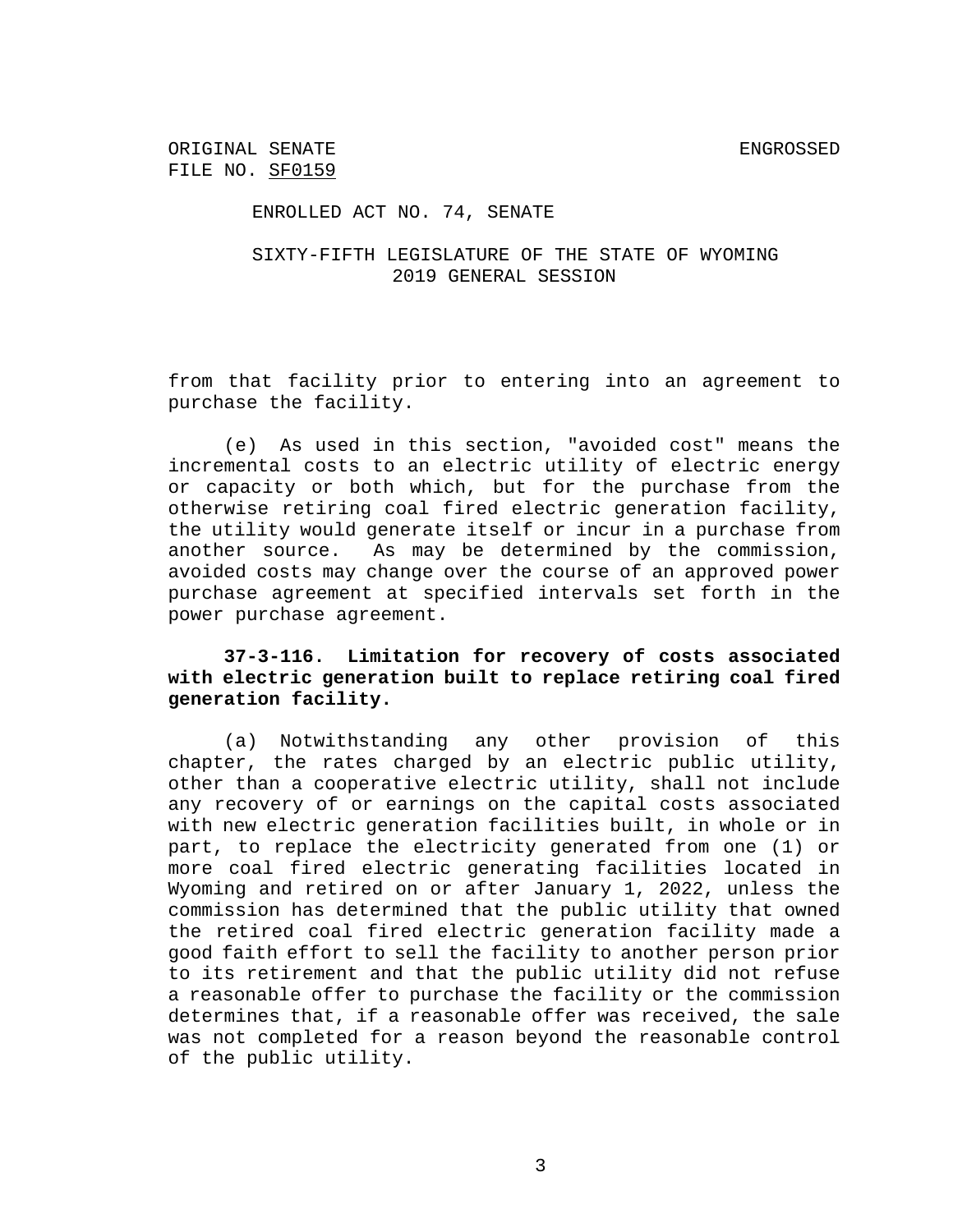#### ENROLLED ACT NO. 74, SENATE

## SIXTY-FIFTH LEGISLATURE OF THE STATE OF WYOMING 2019 GENERAL SESSION

(b) In determining whether the public utility made a good faith effort to sell the retired coal fired electric generation facility under this section the commission shall consider:

(i) Whether the public utility provided sufficient time prior to the facility's retirement for potential purchasers to evaluate purchasing the facility;

(ii) Whether the public utility used reasonable efforts to make potential purchasers aware of the opportunity to purchase the facility;

(iii) Whether the public utility reasonably evaluated any offers received by the public utility for the purchase of the facility; and

(iv) Any other factor deemed appropriate by the commission.

(c) In determining whether an offer to purchase a coal fired electric generation facility under this section was reasonable the commission shall consider:

(i) Whether accepting the offer to purchase the retired facility would have reduced costs to the public utility's customers as compared to retiring the facility;

(ii) Whether accepting the offer to purchase the retired facility would have reduced risks to the public utility's customers as compared to retiring the facility including any diminished environmental remediation risks; and

(iii) Whether accepting the offer to purchase the retired facility would have been in the public interest.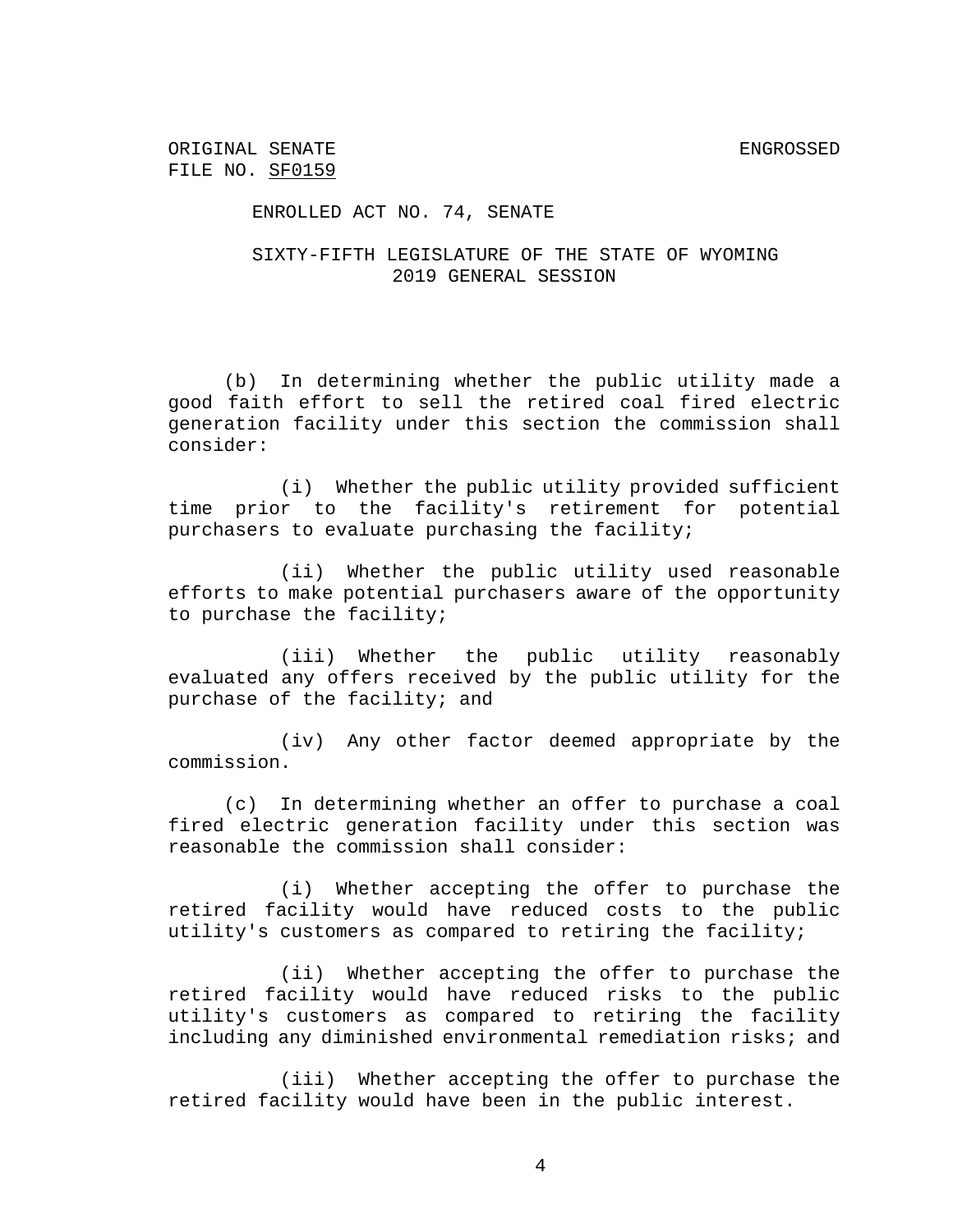ENROLLED ACT NO. 74, SENATE

SIXTY-FIFTH LEGISLATURE OF THE STATE OF WYOMING 2019 GENERAL SESSION

(d) Upon application by a public utility, the commission may approve procedures for the solicitation and review of offers to purchase an otherwise retiring electric generation facility in advance of a proposed retirement. If the public utility follows the procedures approved by the commission to solicit and review offers to purchase an otherwise retiring electric generation facility under this subsection, there shall be no limitation under this section for recovery of costs or earnings associated with electric generation built to replace a retired coal fired electric generation facility.

(e) Any agreement between a public utility and another person for the sale of an otherwise retiring coal fired electric generation facility shall not be effective until approved by the commission. In reviewing the agreement the commission shall consider:

(i) Whether the proposed purchaser has, or has contracted for, financial, technical and managerial abilities sufficient to reasonably operate and maintain the facility;

(ii) Whether the proposed purchaser has, or has contracted for, financial, technical and managerial abilities sufficient to reasonably decommission and retire the facility if and to the extent the facility is decommissioned and retired;

(iii) Whether the proposed purchaser has, or has contracted for, financial, technical and managerial abilities sufficient to reasonably satisfy any environmental obligations associated with the operation, maintenance or potential retirement of the facility;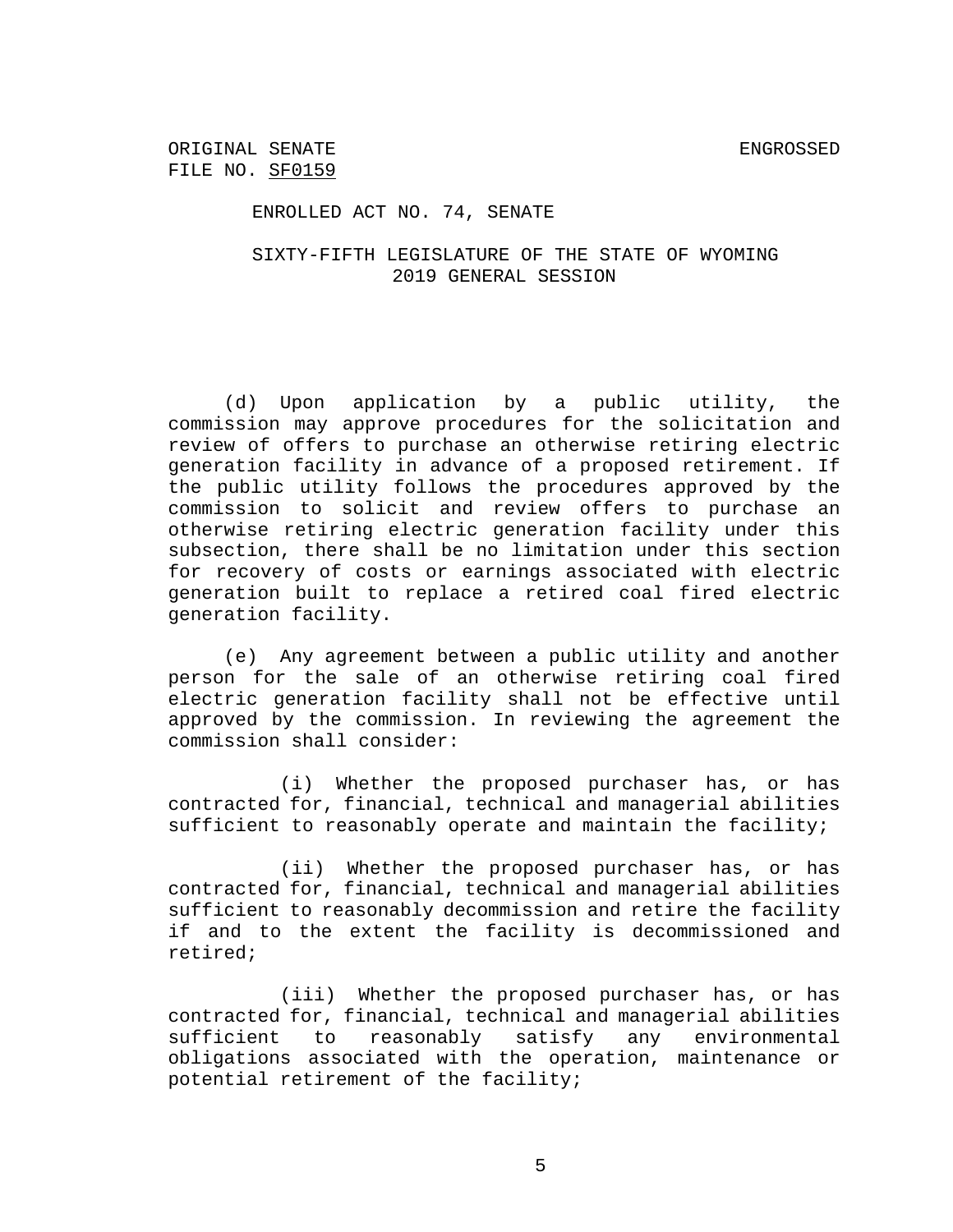ENROLLED ACT NO. 74, SENATE

## SIXTY-FIFTH LEGISLATURE OF THE STATE OF WYOMING 2019 GENERAL SESSION

(iv) If the coal fired electric generation facility is comprised of one (1) or more generation units at a larger power plant where the public utility will continue to own and operate one (1) or more generation units, whether the proposed purchaser and the public utility have made reasonable contractual arrangements for the sharing of the costs associated with any joint or common facilities at the plant;

(v) Whether the proposed purchaser has agreed to reasonable terms and conditions for environmental remediation;

(vi) Whether the proposed purchase agreement contains a provision allowing the public utility, with commission approval, to revoke the sale in the event the purchaser is unable to timely obtain all necessary local, state and federal permits;

(vii) Whether the proposed purchase agreement contains a provision to allow the public utility, with commission approval, to revoke the sale in the event the purchaser is unable to timely enter into any necessary operational and labor agreements;

(viii) Whether the proposed purchaser has agreed in the purchase agreement to obtain commission approval prior to transferring, in whole or in part, the facility to any other person so that the commission may ensure that the proposed new purchaser and the new purchase agreement meet the requirements of this section; and

(ix) Any other factor deemed appropriate by the commission.